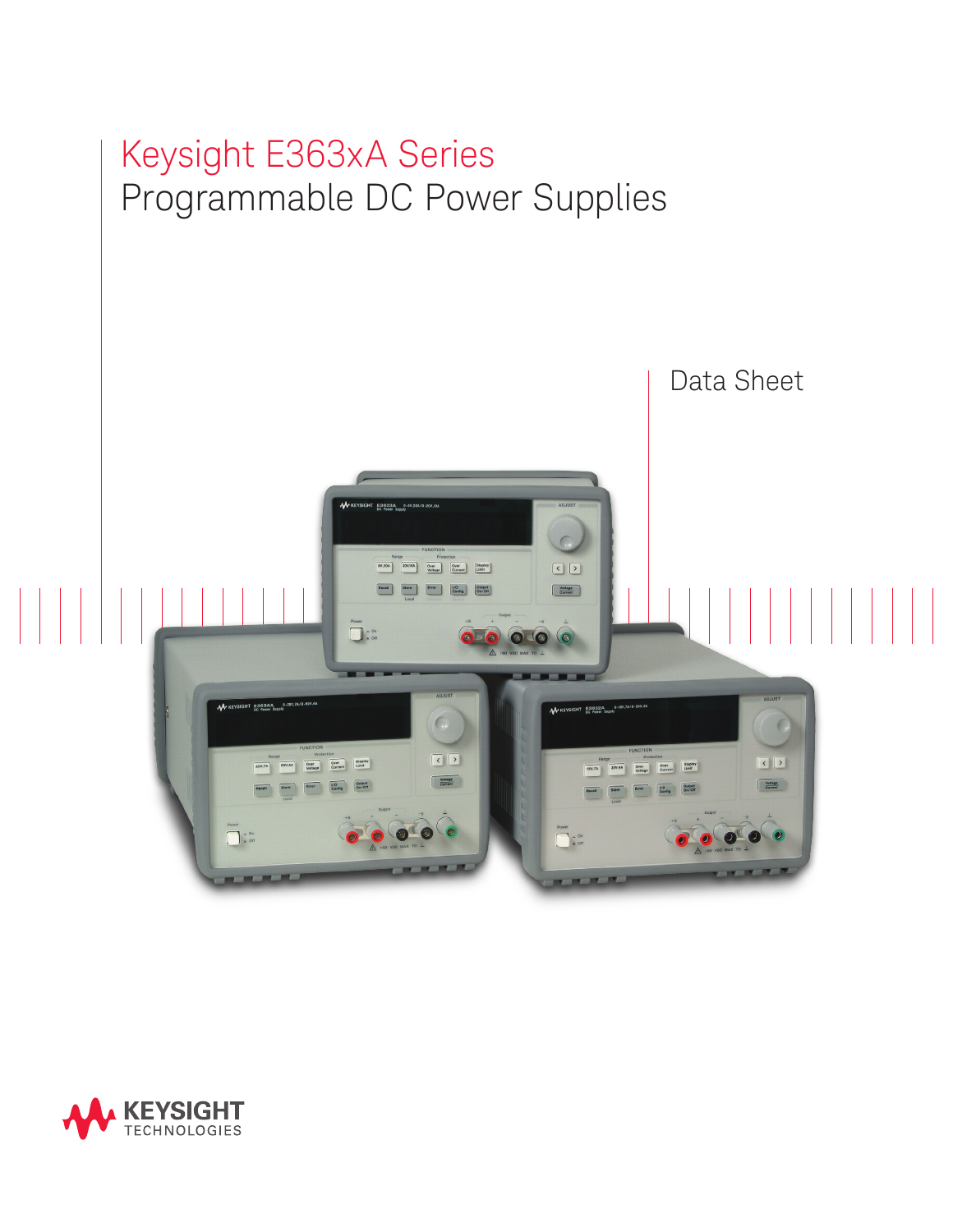# Clean and Stable Power with Programmability at an Affordable Price

# Affordable programmable power supplies to meet your needs

The Keysight Technologies, Inc. E363xA Series of programmable DC power supplies gives you the performance of the system power supplies at a decent price. All models provide clean power, excellent regulation and a fast transient response with built-in GPIB and RS-232 interfaces. The E363xA Series is designed to meet the requirements of the most demanding applications in R&D design verifications, production testing, and QA verifications with traditional quality and reliability which you can count on.

## Excellent performance you can trust

With the 0.01% load and line regulation, the E363xA Series can maintain a steady output when power line and load changes occur. The power supplies specify both normal mode voltage/current noise and common mode current noise. The low normal mode noise specification assures clean power for precision circuitry applications, and the low common mode current provides isolation from power line current injection.

## Remote interface

If you have an IEEE-488 card or RS-232 in a PC, these power supplies will work for you. Every model comes equipped with both GPIB and RS-232 as standard. All programming is done in easy-to-use SCPI (Standard Commands for Programmable Instruments). The user's guide describes the process for the first-time programmers.

## Front panel operation

A knob and self-guiding keypads allow you to set the output at your desired resolution quickly and easily. You can store and recall for up to three complete setups using the internal non-volatile memory. The output on/off button sets the output to zero.

## E3631A triple-output power supply

This famous 80-watt triple output supply offers three independent outputs: 0 to 6 V/5A, 0 to +25V/1A and 0 to –25V/1A. The 6 V output is electrically isolated from the ±25 V supply to minimize any interference between circuits under test. The ±25 V outputs can be set to track each other.

## E3632A/33A/34A single-output dual range power supplies

These single output power supplies give you the flexibility to select from a dual output range. The output load is protected against overvoltage and overcurrent, which are easily monitored and adjusted from the front panel and remote interface. Remote sensing is available to eliminate the errors caused by voltage drops on the load leads. The E3633A/34A offer front and rear output terminals for easy wiring.



# Reliable Power, Repeatable Results

- Single and triple output
- 80 W to 200 W output power
- Dual range output (except E3631A)
- Low noise and excellent regulation
- Remote sensing (except E3631A)
- Front and rear output terminals (E3633A/34A only)
- GPIB and RS-232 standard
- Save and recall functions
- Overvoltage protection, overcurrent protection (except E3631A)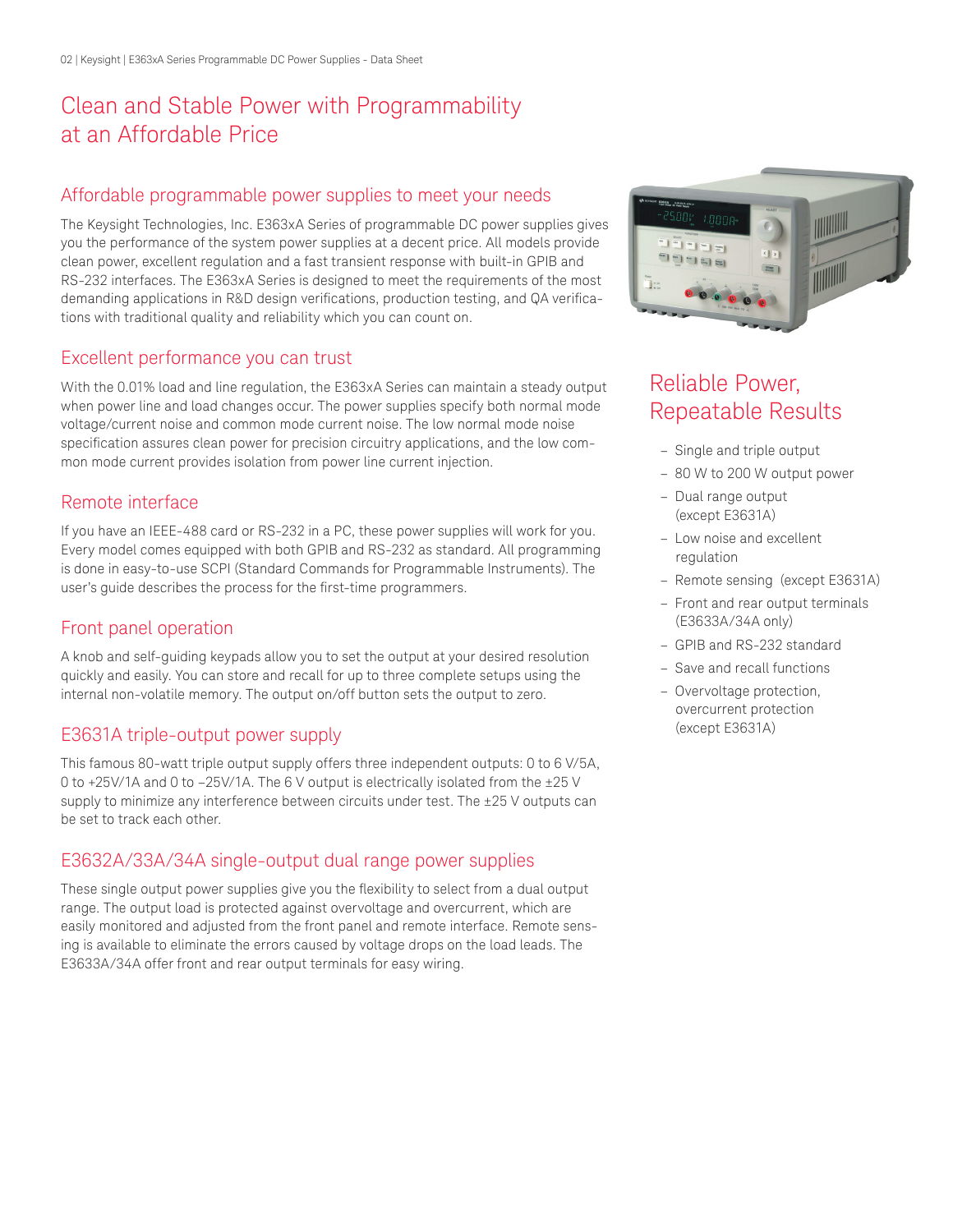# E3631A/32A/33A/34A Programmable DC Power Supply Specifications

| <b>Model Number</b>                              |                                    |                                                                                   | E3631A                        |                               | E3632A                                                                                                                                 | E3633A                             | E3634A                            |  |
|--------------------------------------------------|------------------------------------|-----------------------------------------------------------------------------------|-------------------------------|-------------------------------|----------------------------------------------------------------------------------------------------------------------------------------|------------------------------------|-----------------------------------|--|
|                                                  |                                    | 1                                                                                 | $\overline{2}$                | 3                             |                                                                                                                                        |                                    |                                   |  |
| DC output                                        | Rating (0 to 40 °C)                | $0 to +6 V,$<br>$0$ to $5$ A                                                      | 0 to $+25$ V,<br>$0$ to $1$ A | 0 to $-25$ V,<br>$0$ to $1$ A | 0 to 15 V/7 A or<br>0 to 30 V/4 A                                                                                                      | 0 to 8 V/20 A or<br>0 to 20 V/10 A | 0 to 25 V/7 A or<br>0 to 50 V/4 A |  |
| Load regulation<br>$\pm$ (% of output + offset)  |                                    |                                                                                   |                               |                               | $0.01\% + 2$ mV<br>$0.01\% + 250 \mu A$                                                                                                |                                    |                                   |  |
| Line regulation<br>$\pm$ (% of output + offset)  |                                    |                                                                                   |                               |                               | $0.01\% + 2$ mV<br>$0.01\% + 250 \mu A$                                                                                                |                                    |                                   |  |
|                                                  | Ripple and noise (20 Hz to 20 MHz) |                                                                                   |                               |                               |                                                                                                                                        |                                    |                                   |  |
| Normal mode voltage                              |                                    | < 350 µVrms/2 mVpp                                                                |                               |                               |                                                                                                                                        | < 350 µVrms/3 mVpp                 | <500 µVrms/3 mVpp                 |  |
| Normal mode current                              |                                    | $\leq$ 2 mArms                                                                    |                               | $< 500 \mu A$ rms             | $\leq$ 2 mArms                                                                                                                         |                                    |                                   |  |
| Common mode current                              |                                    | $< 1.5 \mu A$ rms                                                                 |                               |                               |                                                                                                                                        |                                    |                                   |  |
|                                                  |                                    | Accuracy <sup>1</sup> 12 months (25 °C + 5 °C), $\pm$ (% output + offset)         |                               |                               |                                                                                                                                        |                                    |                                   |  |
| Programming                                      |                                    |                                                                                   |                               |                               |                                                                                                                                        |                                    |                                   |  |
| Voltage                                          |                                    | $0.1\% + 5$ mV                                                                    | $0.05\% + 20$ mV              |                               | $0.05\% + 10$ mV                                                                                                                       |                                    |                                   |  |
| Current                                          |                                    | $0.2% + 10$ mA                                                                    | $0.15% + 4 mA$                |                               | $0.2% + 10$ mA                                                                                                                         |                                    |                                   |  |
| Readback <sup>2</sup>                            |                                    |                                                                                   |                               |                               |                                                                                                                                        |                                    |                                   |  |
| Voltage                                          |                                    | $0.1\% + 5$ mV                                                                    | $0.05\% + 10$ mV              |                               | $0.05% + 5$ mV                                                                                                                         |                                    |                                   |  |
| Current                                          |                                    | $0.2% + 10$ mA                                                                    |                               | $0.15% + 4 mA$                | $0.15% + 5mA$                                                                                                                          |                                    |                                   |  |
| Resolution                                       |                                    |                                                                                   |                               |                               |                                                                                                                                        |                                    |                                   |  |
| Program                                          |                                    | $0.5$ mV/0.5 mA                                                                   | 1.5 mV/0.1 mA                 |                               | 1 mV/0.5 mA                                                                                                                            | 1 mV/1 mA                          | 3 mV/0.5 mA                       |  |
| Readback                                         |                                    | $0.5$ mV/0.5 mA                                                                   | 1.5 mV/0.1 mA                 |                               | $0.5$ mV/0.1 mA                                                                                                                        | $0.5$ mV/1 mA                      | 1.5 mV/0.5 mA                     |  |
| Meter                                            |                                    | $1$ mV/ $1$ mA                                                                    | 10 mV/1 mA                    |                               | $1$ mV/ $1$ mA                                                                                                                         | 1 mV/1 mA (< 10A), 10 mA (; 10 A)  |                                   |  |
| Transient response                               |                                    |                                                                                   |                               |                               | Less than 50 usec for output to recover to within 15 mV following a change in output current from full load to half load or vice versa |                                    |                                   |  |
| <b>Command processing</b><br>time <sup>3</sup>   |                                    | <50 msec                                                                          |                               |                               | $< 100$ msec                                                                                                                           |                                    |                                   |  |
| OVP/OCP                                          |                                    |                                                                                   |                               |                               |                                                                                                                                        |                                    |                                   |  |
| Accuracy<br>$\pm$ (% output + offset)            |                                    |                                                                                   | N/A                           |                               | $0.5\% + 0.5$ V/0.5% + 0.5 A                                                                                                           |                                    |                                   |  |
| Activation time                                  |                                    | N/A                                                                               |                               |                               | 1.5 msec, OVP ≥3 V/< 10 msec, OVP < 3 V and OCP < 10 msec                                                                              |                                    |                                   |  |
|                                                  |                                    | Temperature coefficient per °C (% output + offset)                                |                               |                               |                                                                                                                                        |                                    |                                   |  |
| Voltage                                          |                                    | $0.01\% + 2$ mV                                                                   |                               |                               | $0.01\% + 3$ mV                                                                                                                        |                                    |                                   |  |
| Current                                          |                                    | $0.02% + 3 mA$                                                                    | $0.02\% + 0.5$ mA             |                               | $0.02% + 3 mA$                                                                                                                         |                                    |                                   |  |
|                                                  |                                    | <b>Stability,</b> constant load & temperature $\pm$ (% of output + offset), 8 hrs |                               |                               |                                                                                                                                        |                                    |                                   |  |
| Voltage                                          |                                    | $0.03% + 1$ mV                                                                    | $0.02\% + 2$ mV               |                               | $0.02\% + 1$ mV                                                                                                                        |                                    |                                   |  |
| Current                                          |                                    | $0.1\% + 3$ mA                                                                    |                               | $0.05% + 1 mA$                |                                                                                                                                        | $0.1\% + 1$ mA                     |                                   |  |
| Remote Sense (max.<br>voltage in each load lead) |                                    | N/A                                                                               |                               |                               | 1 <sub>V</sub>                                                                                                                         | 0.7V                               |                                   |  |
|                                                  |                                    | Voltage programming speed, to within 1% of total excursion                        |                               |                               |                                                                                                                                        |                                    |                                   |  |
| Up                                               | Full load                          | 11 msec                                                                           |                               | 50 msec                       | 50 msec                                                                                                                                | 95 msec                            | 80 msec                           |  |
|                                                  | No load                            | 10 msec                                                                           |                               | 20 msec                       | 20 msec                                                                                                                                | 45 msec                            | 100 msec                          |  |
| Down                                             | Full load                          | 13 msec                                                                           |                               | 45 msec                       | 45 msec                                                                                                                                | 30 msec                            | 30 msec                           |  |
|                                                  | No load                            | 200 msec                                                                          |                               | 400 msec                      | 400 msec                                                                                                                               | 450 msec                           | 450 msec                          |  |

1. Accuracy specifications are valid after a 1-hour warm-up and calibration at 25 ºC.

2. Accuracy refers to readback over GPIB and RS-232 or front panel with respect to actual output.

3. Maximum time for output to change after receipt of commands.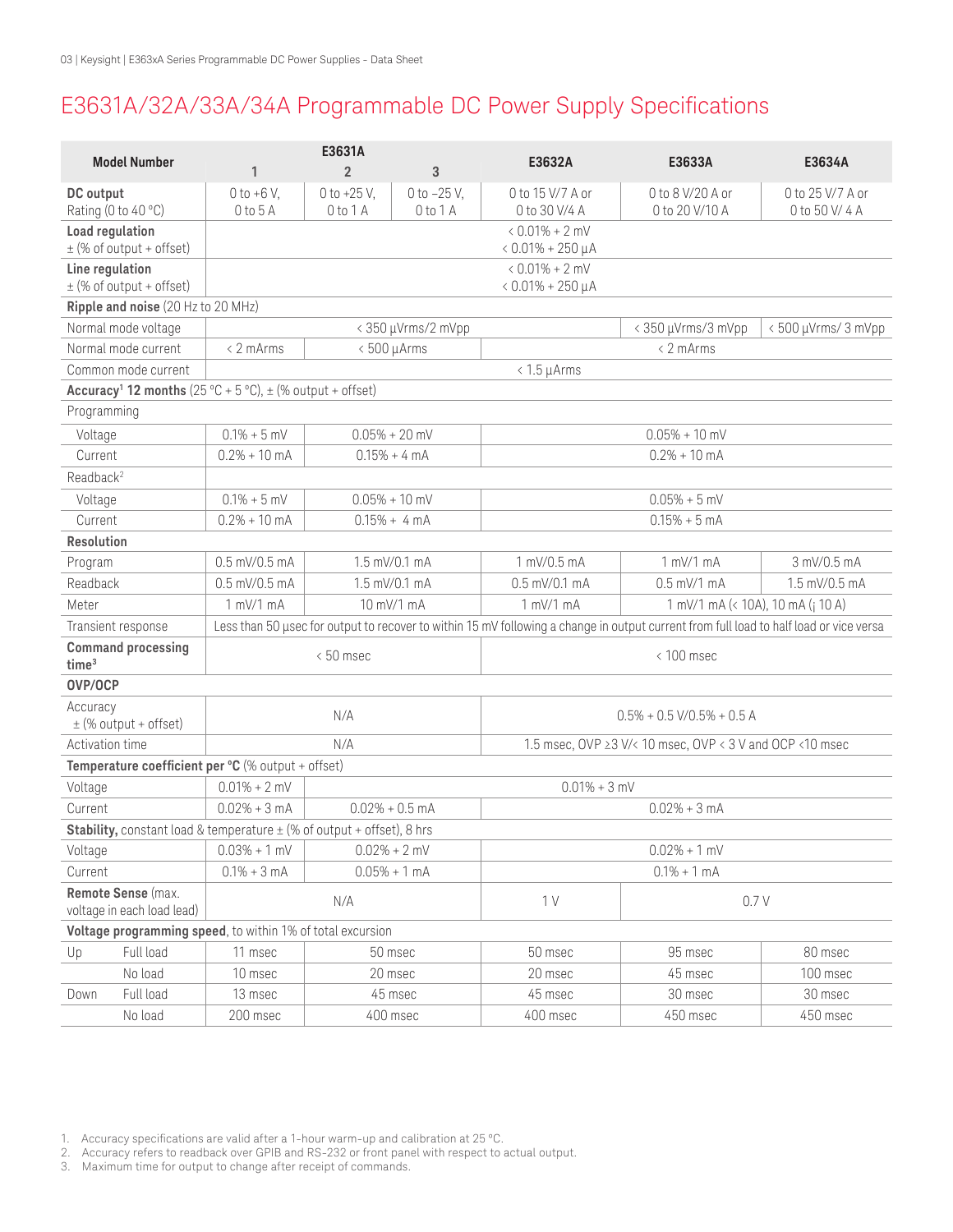04 | Keysight | E363xA Series Programmable DC Power Supplies - Data Sheet

|                           | E3631A                                                                             |  |                                              |        |        |        |  |  |
|---------------------------|------------------------------------------------------------------------------------|--|----------------------------------------------|--------|--------|--------|--|--|
| Model number              |                                                                                    |  | 3                                            | E3632A | E3633A | E3634A |  |  |
| AC input (47 Hz - 63 Hz)  | 100 Vac ±10% (Opt 0E9)/115 Vac ±10% (Std)/230 Vac ±10% (0E3)                       |  |                                              |        |        |        |  |  |
| <b>Dimensions</b>         | 213 x mm W x 133 mm H x 348 mm D                                                   |  |                                              |        |        |        |  |  |
|                           | $(8.4 \times 5.2 \times 13.7 \text{ in})$                                          |  |                                              |        |        |        |  |  |
| Weight                    | 8.2 kg (18 lbs) net, 11 kg (24 lbs) shipping                                       |  | 9.5 kg (21 lbs) net, 12 kg (26 lbs) shipping |        |        |        |  |  |
| Warranty                  | Three years for E363xA series power supplies                                       |  |                                              |        |        |        |  |  |
|                           | Three months for standard shipped accessories                                      |  |                                              |        |        |        |  |  |
| <b>Product regulation</b> | Certified to CSA 22.2 No. 231 (for E3631A), No. 1010.1 (for E3632A/33A/34A);       |  |                                              |        |        |        |  |  |
|                           | conforms to IEC 1010-1; carries CE marks; complies with CISPR-11, Group 1, Class A |  |                                              |        |        |        |  |  |

# Ordering Information

E3630 Series Power Supplies E3631A 80-Watt Triple Power Supply E3632A 120-Watt Single Power Supply E3633A/34A 200-Watt Single Power Supply

# Standard Shipped Accessories

User's & Service guide, Product Reference CD, AC power cord

# Power Options

Opt. 0E3 230 Vac ± 10% Opt. 0EM 115 Vac ± 10% Opt. 0E9 100 Vac ± 10%

# Other Options

Opt. 0L2 Extra manual sets Opt. 1CM Rackmount kit\* Opt. UK6 Commercial calibration with test result data E3600A-100 Test lead kit

# Rackmount Kits\*

Keysight E3631A/32A/33A/34A To rackmount two instruments side-by-side Lock-link Kit (P/N 5061-9694) Flange Kit (P/N 5063-9214)

To rackmount one or two instruments in a sliding support shelf Support Shelf (P/N 5063-9256) Slide Kit (P/N 1494-0015) required for support shelf

\* Rackmounting with 1CM or lock-link/flange kit requires Keysight or customer support rails Keysight Support Rails-E3663AC